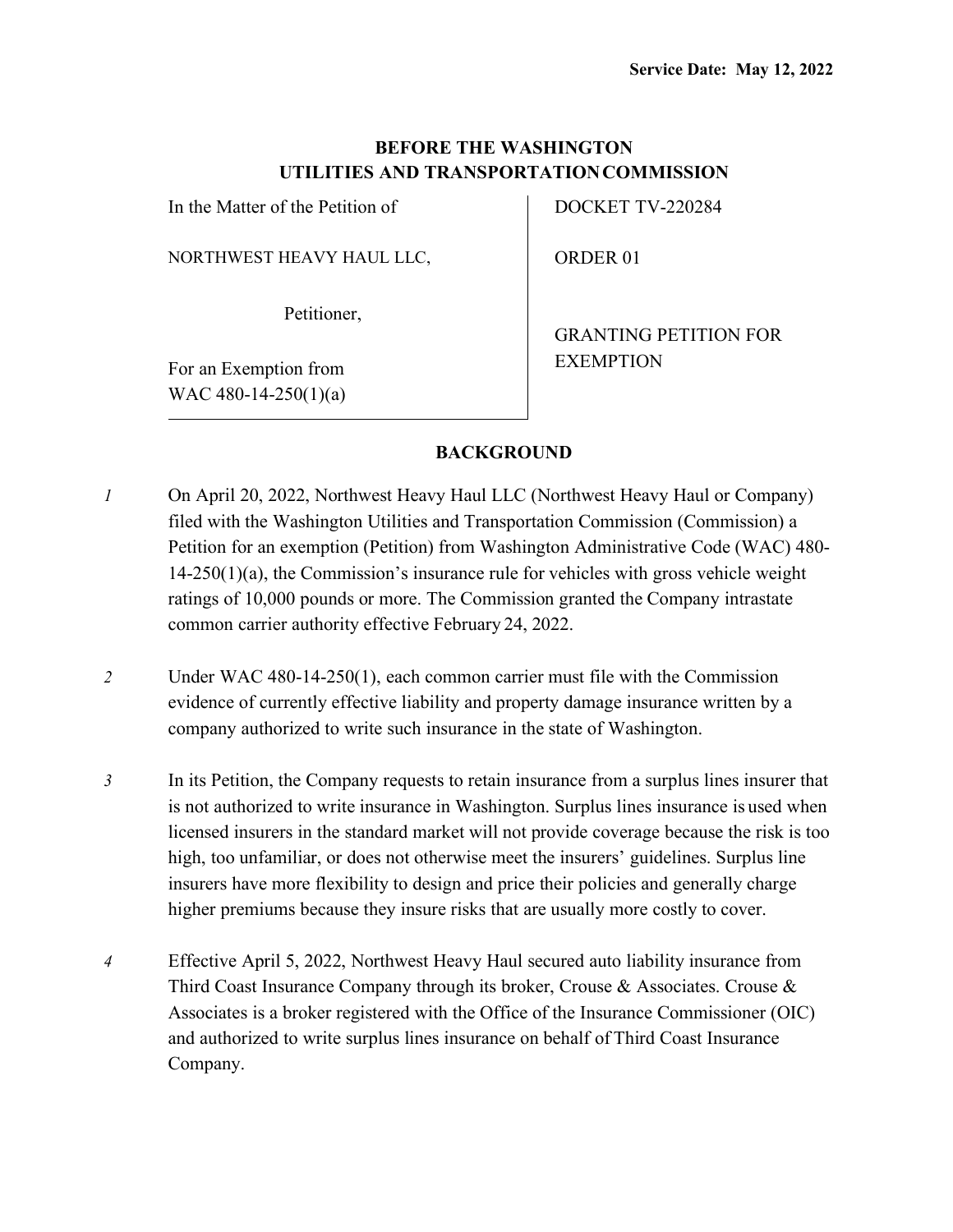- *5* Northwest Heavy Haul requests an exemption from WAC 480-14-250(1)(a) so that it can continue to operate as a common carrier in Washington state with surplus lines insurance. The insurance industry considers the Company new (less than two years old). As a result, the company is unable to find coverage from a Washingtonadmitted company. The Company requests approval of its coverage from Third Coast Insurance for its common carrier operations in Washington state.
- *6* Commission staff (Staff) supports granting the Company's Petition. Staff submits that while the specific requirements of Commission rules can be exempted, under RCW 81.80.190, the Commission must "require the carriers to either procure and file liability and property damage insurance from a company licensed to write such insurance in the State of Washington, or deposit security, for the limits of liability and on terms and conditions that the Commission determines are necessary for the reasonable protection of the public against damage and injury for which the carrier may be liable by reason of the operation of any motor vehicle." Because this is a statutory requirement, the Commission cannot grant the Company an exemption from the obligation to purchase its insurance from a company licensed in Washington. The OIC authorizes insurance companies to write insurance in Washington. RCW 48.15.040 allows surplus lines coverage under certain conditions if insurance from authorized insurers cannot be procured. The licensing requirements for surplus line brokers are found in RCW48.15.070.
- *7* Staff notes that the Federal Motor Carrier Safety Administration (FMCSA) accepts surplus lines insurance (CFR Title 49 Part 387.315) and accepted this company's insurance filing on April 5, 2022. Staff is willing to recommend the use of surplus lines insurance subject to the condition that the Company buy insurance from a highly rated surplus line company (AM Best A- or above rating) that meets the surplus lines company requirements set out in RCW 48.15.070. Third Coast Insurance's financial strength rating is A for Excellent.

#### **DISCUSSION**

*8* Under WAC 480-07-110(1), the Commission may grant an exemption from any of its rules if doing so is consistent with the public interest, the purposes underlying regulation, and applicable statutes. We find that the Company's Petition meets this standard, subject to the condition recommended by Staff. The purpose of the insurance required by WAC 480-14-250(1) is to protect the public from loss or damage caused by the Company while providing service. Surplus lines insurance responds to that need and is a viable option for high-risk or unique lines of business where risk is less certain. Accordingly, we find that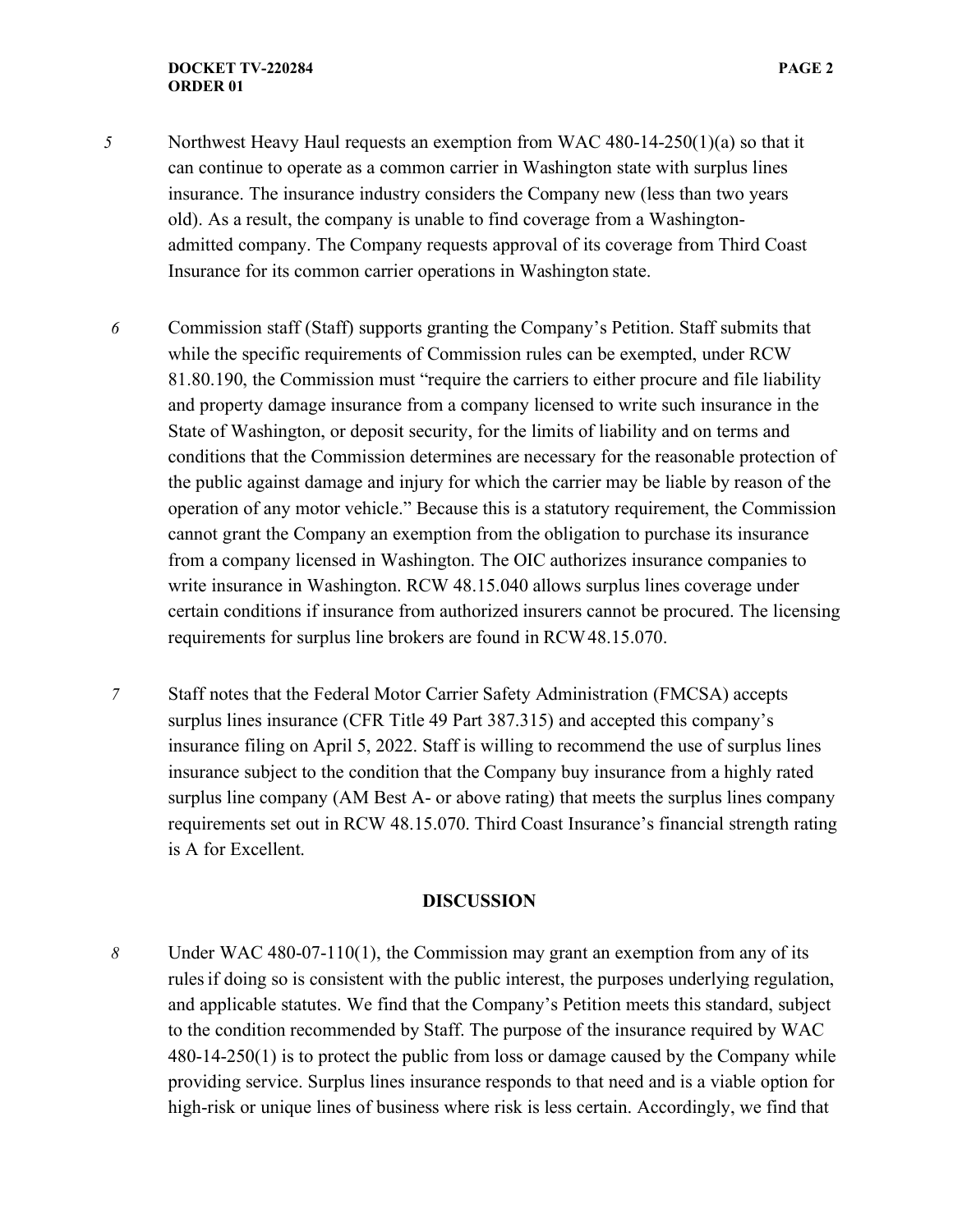the Petition for exemption is consistent with the public interest, the purposes underlying regulation, and applicable statutes, and grant the Company's Petition subject to the condition that the Company buy insurance from a highly rated surplus lines company (AM Best A- or above rating) that meets the surplus lines company requirements set out in RCW 48.15.070.

### **FINDINGS AND CONCLUSIONS**

- *9* (1) The Commission is an agency of the State of Washington vested by statute with the authority to regulate the rules, regulations, and practices of motor carrier companies relating to common carrier permit and insurance requirements.
- *10* (2) Northwest Heavy Haul has common carrier authorityand is a public service company subject to Commission jurisdiction.
- *11* (3) On April 20, 2022, Northwest Heavy Haul filed a Petition for Exemption from the Commission's insurance rule, WAC 480-14-250(1)(a), so that it may purchase surplus lines insurance with an unauthorized insurer, Third Coast Insurance Company, consistent with the requirements of RCW 48.15.070.
- *12* (4) Pursuant to WAC 480-07-110(1), the Commission may grant an exemption from any of its rules if doing so is consistent with the public interest, the purposes underlying regulation, and applicable statutes.
- *13* (5) This matter came before the Commission at its regularly scheduled meeting on May 12, 2022.
- *14* (6) After reviewing Northwest Heavy Haul's Petition and giving due consideration to relevant matters and for good cause shown, the Commission finds that granting Northwest Heavy Haul's Petition subject to the condition that it buy insurance from a highly rated surplus lines company (AM Best A- or above rating) is consistent with the public interest, the purposes underlying regulation, and applicable statutes.